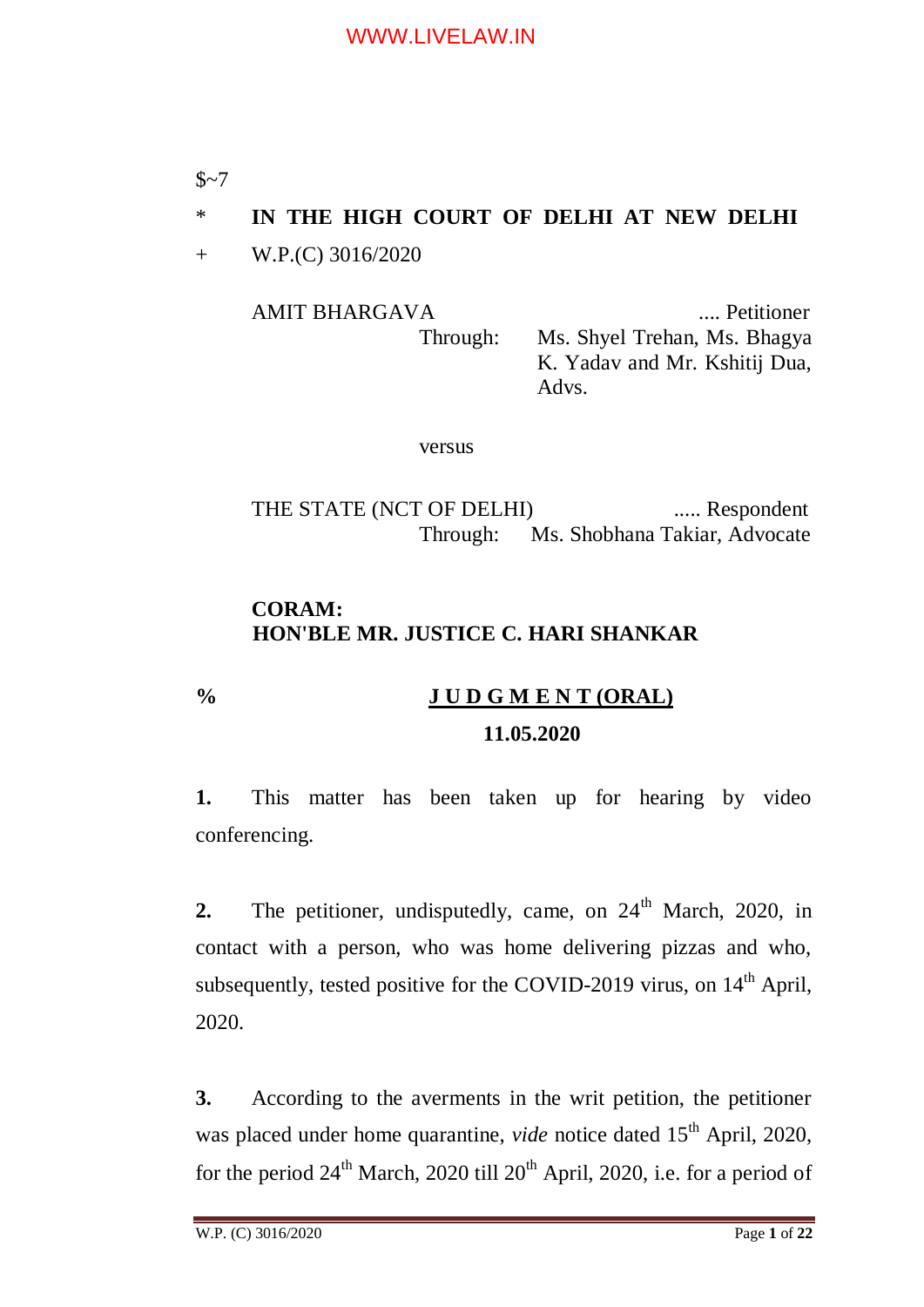28 days. Subsequently, *vide* a second notice, dated 17<sup>th</sup> April, 2020, the period of home quarantine of petitioner, was renotified as  $14<sup>th</sup>$ April, 2020 to  $28<sup>th</sup>$  April, 2020.

**4.** The said period has expired.

**5.** During the currency of the aforesaid period of quarantine, the petitioner was issued a warning notice, dated  $20<sup>th</sup>$  April, 2020, which reads thus:

### "**OFFICE OF THE DISTRICT MAGISTRATE (SOUTH) GOVT. OF NCT OF DELHI M.B. ROAD, SAKET, NEW DELHI-110068 PH:011-29535025 EMAIL: dcsouth@nic.in**

F.No. 17/SDM/HK/Misc/2020/784-86 Dated: 20/4/2020

### **WARNING**

To,

Sh. AmitBhargava B-5/44, Azad Apartments, Sri Aurobindo Marg, New Delhi – 110016

#### **Sub: CORONAVIRUS HOME QUARANTINE – ISSUING OF WARNING FOR NOW FOLLOWING THE NORMS FOR CONTAINMENT OF COVID-19**

You were directed to remain in quarantine upto 28.04.2020. It has been observed that you are not following the norms of house Quarantine effectively and posing as a potential threat to the people living around you.

It is to inform you that disobedience in following/observing any legal order at this juncture of Corona Pandemic, as advised, may attract penalties including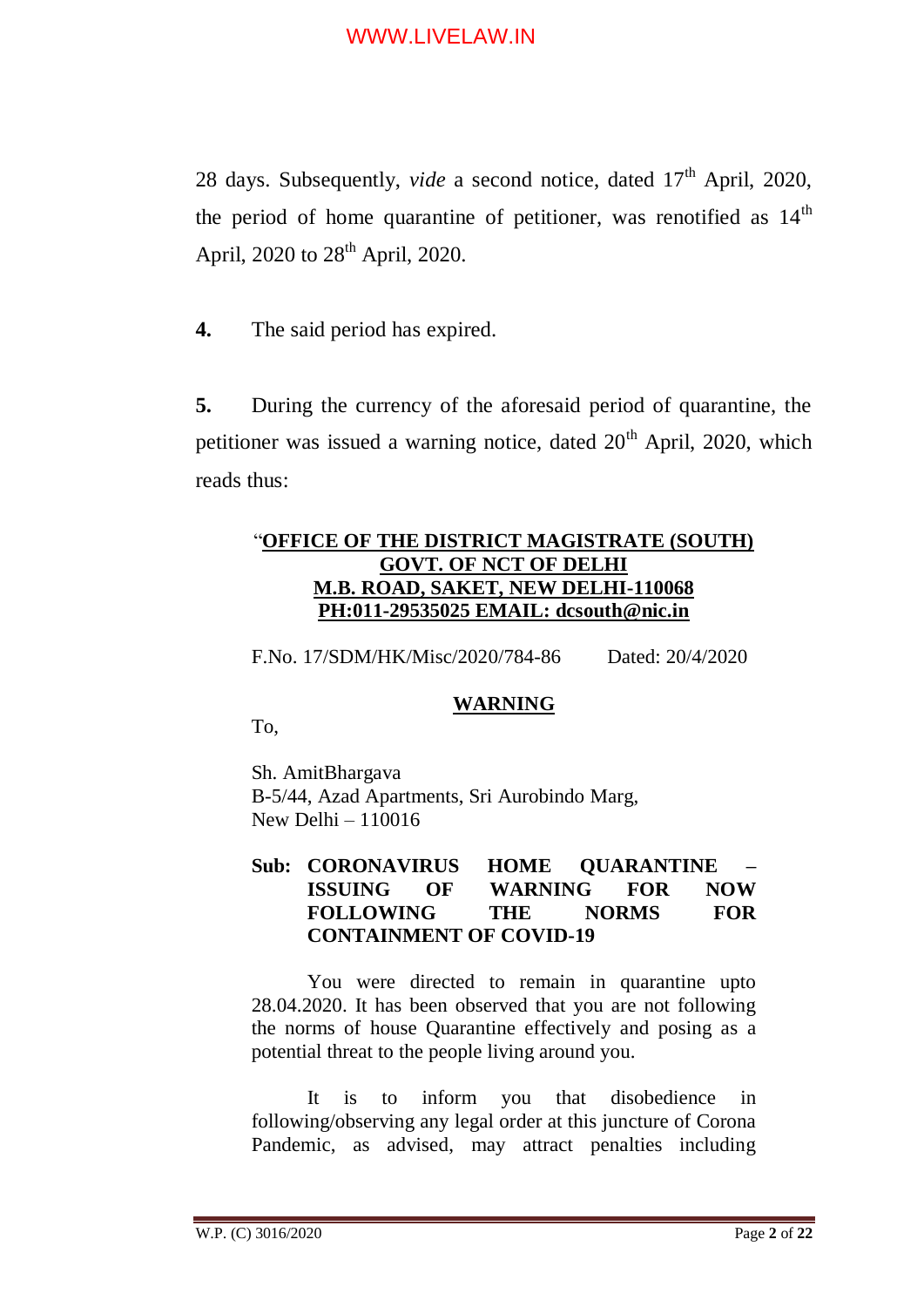provisions under the National Disaster Management Act, 2005, Epidemic Disaster Act 1897 and Indian Penal Code.

It is pertinent to mention here that if any violation of aforesaid direction shall be reported, then strict action shall be taken for violation of relevant provisions of National Disaster Management Act 2005, Epidemic Disaster Act 1897 and Indian Penal Code.

This is your final warning. Kindly Self Quarantine yourself for the benefit of your own health and those around you.

#### **REMAIN AT HOME. BE A HERO**

Sd/-

### **(MANOJ KUMAR BHARTI) EXECUTIVE MAGISTRATE DEPUTED FOR SPECIAL DUTY WITH SDM (HAUZ KHAS) District – South**

Copy to:

1. PA to DM (South), M.B. Road, Saket, New Delhi for information.

2. The SDM (HauzKhas), M.B. Road, Saket, New Delhi – 110068"

**6.** On the last date of hearing, Ms. Shyel Trehan, learned counsel for the petitioner, advanced the following three submissions:

(i) The warning notice, dated  $20<sup>th</sup>$  April, 2020, was completely false on facts. There had been no violation, by her client, of the home quarantine imposed on him.

(ii) Despite the expiry of the period of home quarantine on 28<sup>th</sup> April, 2020, the officials of the respondent had directed the petitioner to continue to remain quarantined till the notice of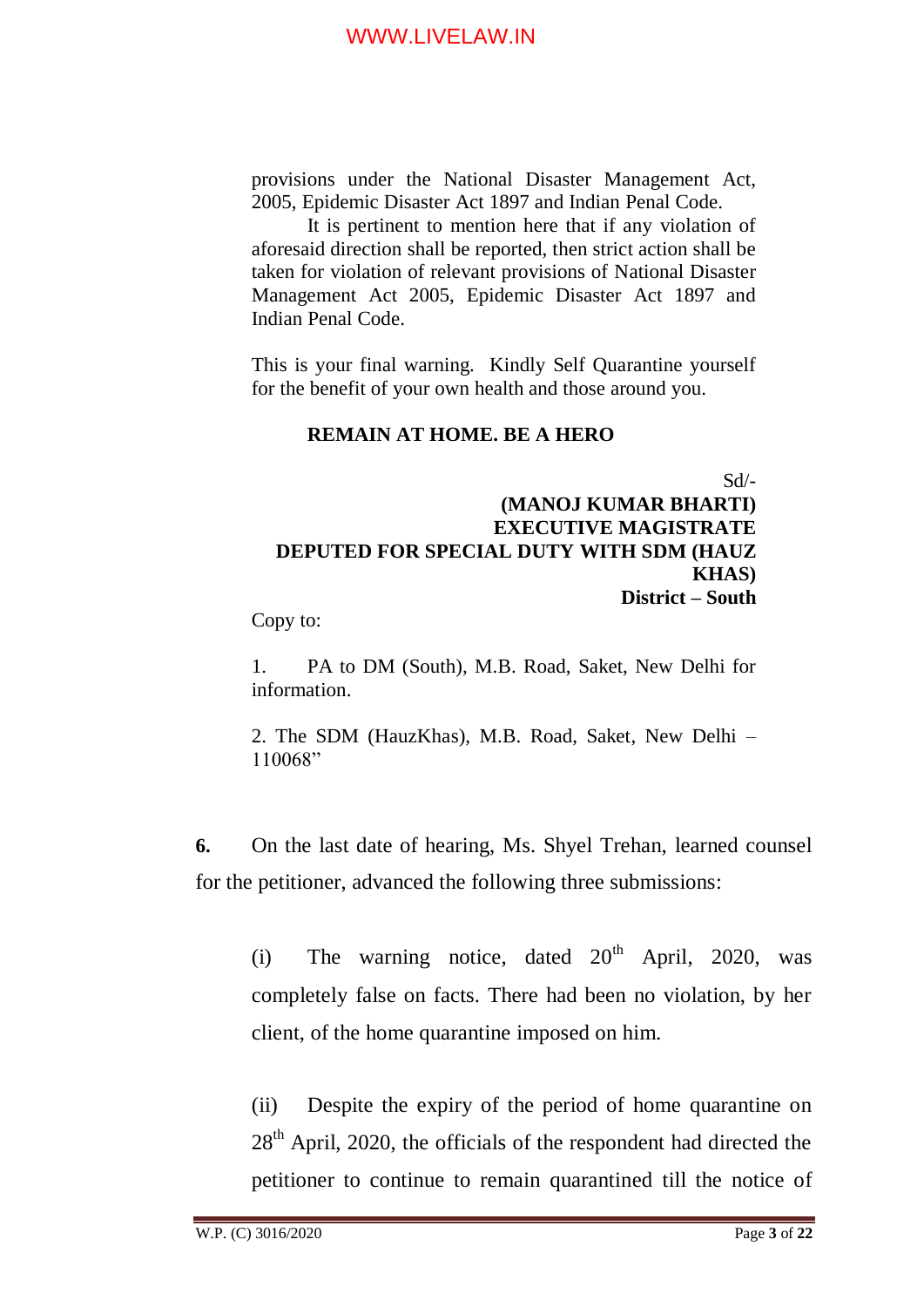quarantine, affixed on his premises, was removed.

(iii) The period of quarantine was not in conformity with the applicable guidelines on the issue, specifically, the "Guideline for Home Quarantine" issued by the Directorate General of Health Services (DGHS)  $14<sup>th</sup>$ March, 2020 and the Delhi Epidemic Diseases, COVID-2019 Regulations, 2020 (hereinafter referred to as "the 2020 Regulations").

**7.** Incidentally, the writ petition also prays for a direction, to the respondent, to formulate a policy to enable people, in home quarantine, to access private laboratories, for COVID-2019 test. However, on the last date of hearing, i.e.  $29<sup>th</sup>$  April, 2020, I had opined, following the *State of Himachal Pradesh v. Satpal Saini***<sup>1</sup>** , that the said prayer was not maintainable as this Court, in exercise of its power under Article 226 of Constitution of India, does not direct framing of policies.

**8.** Notice was, therefore, issued on the writ petition, limited to the remaining prayers, which, for ready reference, may be reproduced thus:

" In the premises and circumstances set forth hereinabove and in the interest of justice and equity, it is, therefore, most respectfully prayed that this Hon'ble Court may be graciously pleased to:

> a) Issue an appropriate writ, direction or order quashing the Home Quarantine Notice & Second

<u>.</u>

**<sup>1</sup> (2017) 11 SCC 42**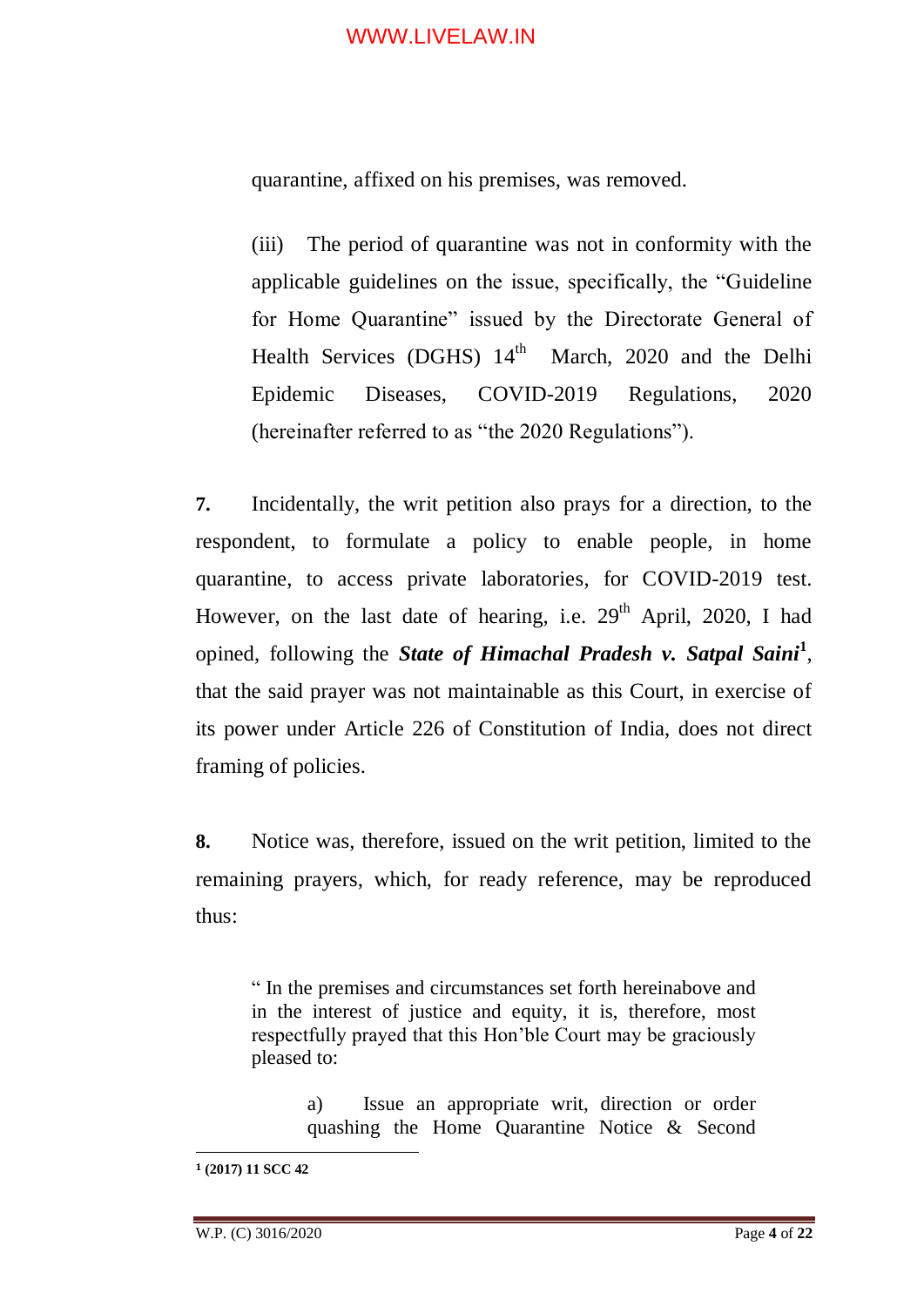Home Quarantine Notice arbitrary, as they have imposed a quarantine period of over 30 days from the date of contact on the Petitioner, which is not contemplated by law;

b) Issue an appropriate writ, direction or order quashing Warning Notice dated 20.04.2020 issued by the District Magistrate (South), Govt. of NCT of Delhi as being violative of the principles of natural justice and the principle of *audi alteram partem*;

xxx xxx xxx

d) Issue an appropriate writ, direction or order directing Respondent to appropriately amend the format of its Home Quarantine Notice to reflect date of contact with infected person/ reason for quarantine, date and time of imposition of quarantine and date and time for end of quarantine.

e) Issue an appropriate writ, direction or order directing Respondent to clarify for the benefit of public at large whether home quarantine measures for people having exposure to a COVID-19 positive patient is to be 14 days from exposure, or 28 days from exposure.

f) Pass any such further order(s), as this Hon'ble Court may deem fit and proper."

**9.** A counter-affidavit has been filed by the respondent-Government of NCT of Delhi (GNCTD).

**10.** The respondent has, in the first instance, placed reliance on Sections 73 and 74 of the Disaster Management Act, 2005 and on Regulation 19 of the 2020 Regulations. Thereafter, there is a detailed discussion on the COVID-2019 pandemic and the challenges being faced by the Government in containing, and in controlling, the same.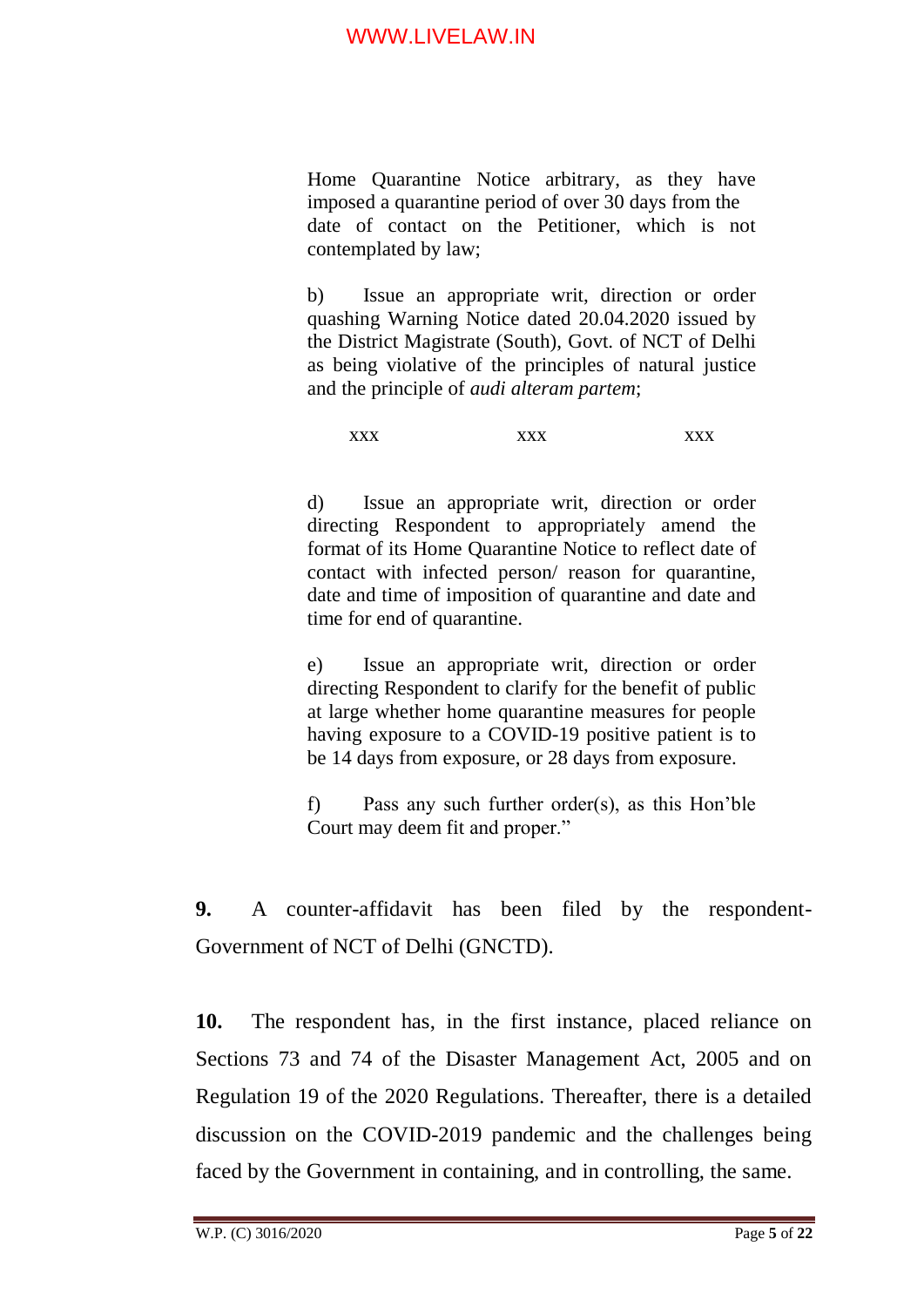**11.** Apropos the specific challenges of the petitioner, the counter affidavit avers thus:

(i) On  $24<sup>th</sup>$  March, 2020, when the infected pizza delivery boy delivered pizza to the petitioner, the entire nation was under lockdown. It could not, therefore, be said that the petitioner had been placed under home quarantine from the said date, at that time.

(ii) Subsequently, when the pizza delivery boy tested positive with the COVID-2019 virus on  $14<sup>th</sup>$  April, 2020, it was decided to place all persons, who had been in contact with him, under quarantine for a period of 28 days from the date of delivery, to them, of pizza. Accordingly, a home quarantine sticker, to the said effect, was pasted on the petitioner's premises.

(iii) Subsequently, the said sticker was replaced on  $17<sup>th</sup>$  April, 2020, with another sticker, placing the petitioner in home quarantine for 14 days with effect from the date when pizza delivery boy tested positive i.e.  $14<sup>th</sup>$  April, 2020 till  $28<sup>th</sup>$  April, 2020. This was done, as the petitioner was asymptomatic.

(iv) As such, there had been no infraction of the 14 day period stipulated for home quarantine in the applicable Guidelines. The fixation of the first sticker on  $15<sup>th</sup>$  April, 2020, was intended to create awareness for people, who had come in contact with the petitioner to get themselves tested. The actual home quarantine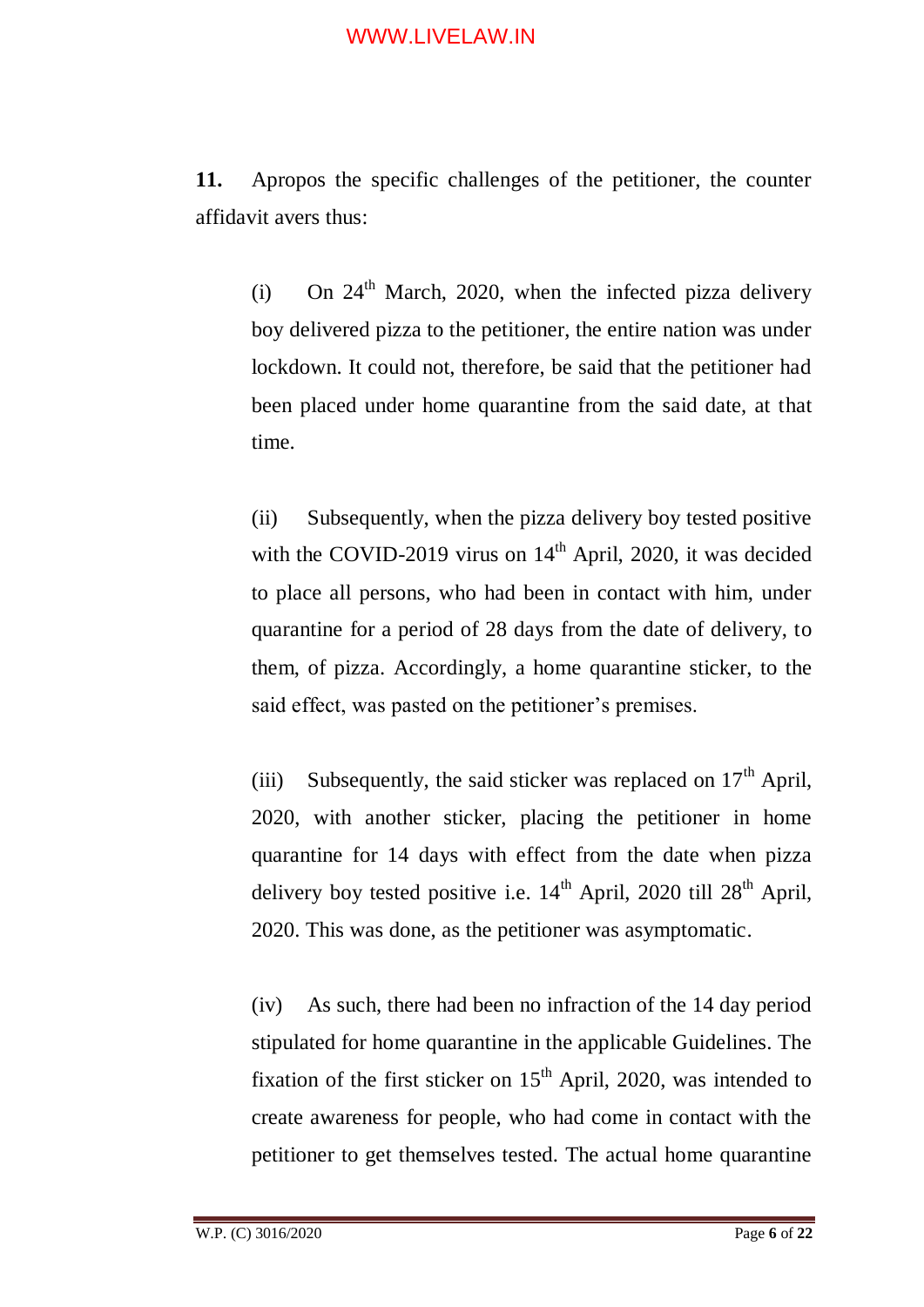of the petitioner, as effected, *vide* the second notice dated 17<sup>th</sup> April, 2020, was in accordance with the prescribed guidelines, i.e. only for 14 days. The period of lockdown suffered by the petitioner prior thereto was a nationwide lockdown not specifically imposed on the petitioner.

(v) On  $27<sup>th</sup>$  April, 2020, the petitioner was screened and found not to be suffering from the COVID-2019 virus. The sticker, affixed at his premises, thereafter, was removed.

**12.** Ms. Trehan, learned counsel for the petitioner, invites my attention to the concluding paragraphs of the Guidelines for Home Quarantine, dated  $14<sup>th</sup>$  March, 2020 and Regulation 5(i) of the 2020 Regulations. These two provisions are, for ready reference, reproduced thus:

### Guidelines for Home Ouarantine dated 14<sup>th</sup> March, 2020

### "**Duration of Home Quarantine**

a) The home quarantine period is for 14 days from contact with a confirmed case or earlier if a suspect case (of whom the index person is a contact) turns out negative on laboratory testing"

### Regulation 5(i), 2020 Regulations

"5. All Hospitals (Government & Private) during screening of such cases shall record to ascertain history of travel of the person if he/she has travelled to any country or area where COVID-19 has been reported. In addition the history of coming in contact with a suspected or confirmed case of COVID-19 shall be recorded.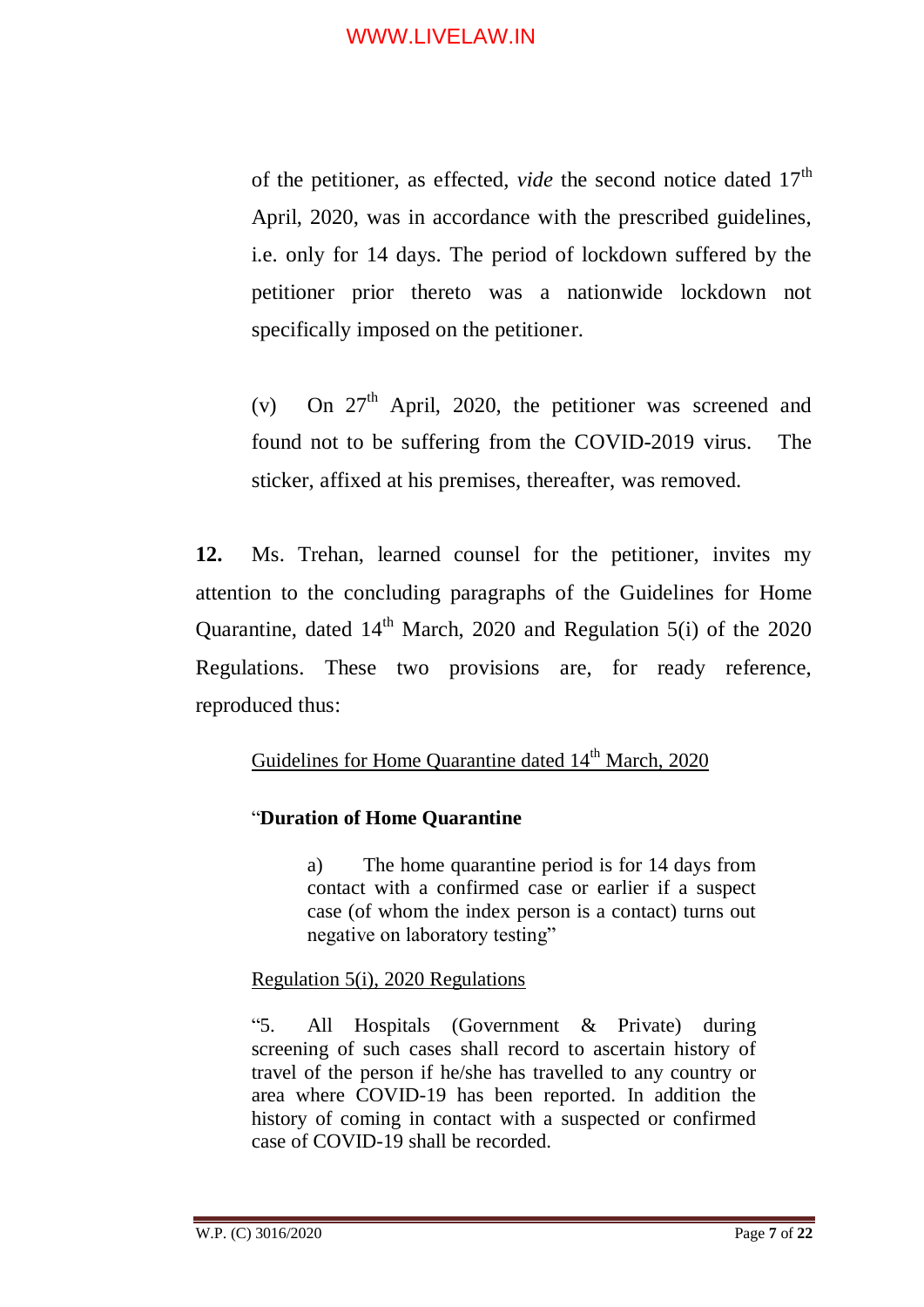i) In case the person has any such history in last 14 days and the person is asymptomatic then the person must be kept in home quarantine for 14 days from the day of exposure"

**13.** Ms. Trehan submits that, these regulations, unmistakeably, justify placing a person in quarantine only for a period of 14 days from the date on which the person came in contact with someone who was found to be COVID-2019 positive.

**14.** Her client, she points out, had come in contact with the aforesaid pizza delivery boy on  $24<sup>th</sup>$  March, 2020. The period of 14 days, reckoned therefrom, expired on or around  $7<sup>th</sup>$  April, 2020. There was, therefore, in her submission, no justification in placing the petitioner under home quarantine for  $14$  days with effect from  $14<sup>th</sup>$ April, 2020. In fact, submits Ms. Trehan, the petitioner ought not have been placed under quarantine at all, as he had not tested positive within 14 days of his coming into contact with the aforesaid infected pizza delivery boy.

**15.** Arithmetically and logically speaking, Ms. Trehan may have a point. However, the COVID-2019 virus is, presently, not known to subscribe to the dictates either of arithmetic or of logic. The respondent has, apparently, calculated the period of 14 days, commencing  $14<sup>th</sup>$  April, 2020, when the pizza delivery boy tested positive. The petitioner has not been placed under home quarantine, for a day beyond 14 days, reckoned from the date when the pizza delivery boy tested positive and from which date, therefore, he could be treated as a "confirmed case" of COVID-2019 infection – to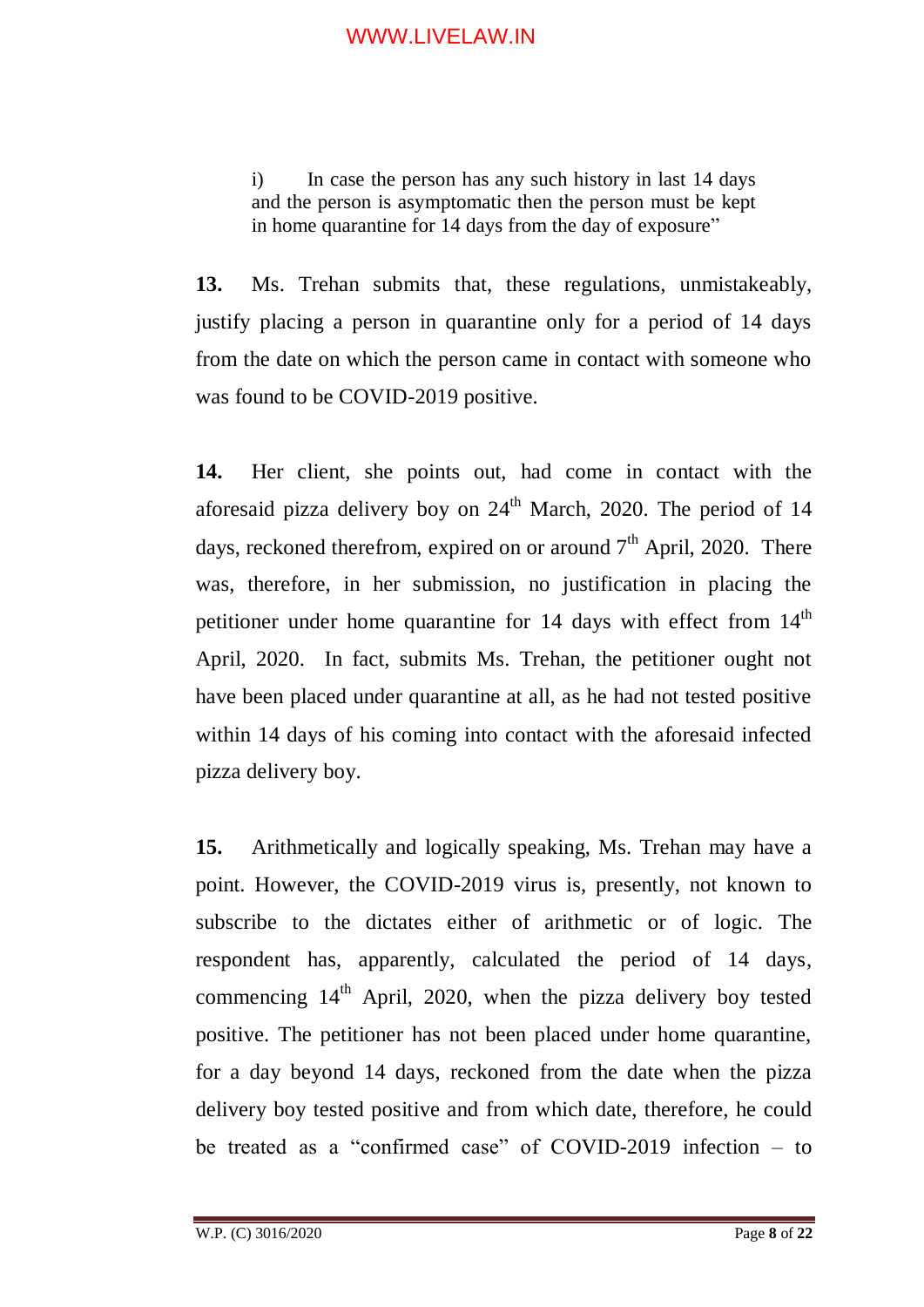borrow the expression used in the Guidelines dated  $14<sup>th</sup>$  March, 2020.

**16.** I deem it appropriate, in this context, to reproduce, *in extenso*, paras 6, 15 to 18, 25 to 30, 32 to 34, 36 and 38 of the counter affidavit of the respondent thus:

"6. That for proper, just and objective appreciation of the facts of the case the deponent respectfully submits preliminary submissions as follows:

> a) The disease caused by virus SARS-CoV-2 is named as COVID-19. The World Health Organization **(WHO)** declared 2019-20 coronavirus outbreak a Public Health Emergency of International Concern **(PHEIC)** on 30<sup>th</sup> January 2020 and a pandemic on 11 March 2020.

> b) It is pertinent to mention that current **estimates** of the incubation period of COVID range from 2-14 days, and these estimates will be refined as more data become available. Due to paucity of scientific literature based on community based studies it is estimated. At this time all over the world even many of the crucial epidemiological information particularly source of infection, mode of transmission, period of infectivity, etc. are still under investigation.

> c) The Hon'ble Prime Minister of India keeping in mind all the above facts and circumstances announced 'Janta Curfew', as a measure of social distancing to fight 'COVID 19' which was observed on 22.03.2020. In the present times of acute crisis because of which the entire country is facing a lock-down of 21 days which is further extended beginning from 25th March 2020, it is the time for the people of India to do handholding with the government, and not to come up before the Court by filing frivolous petition, rather Home Quarantine should be a voluntary act of the petitioner under such a grim situation for his own safety and benefit as well as for the entire society.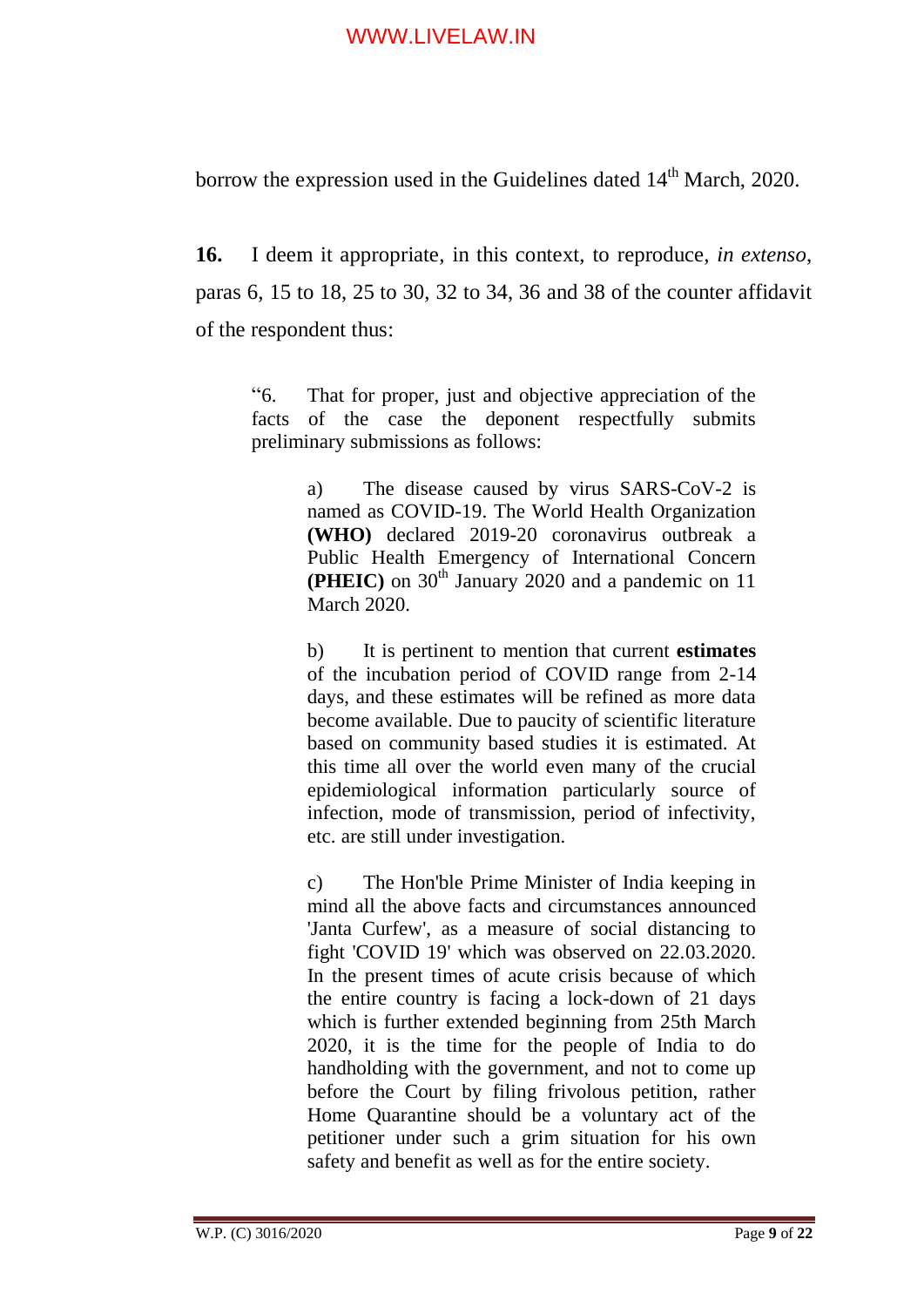d) It is also worth mentioning that in a state of lock-down and social distancing, the Government employees (the respondent) of various departments falling under essential services like police, medical and health, food and civil supplies, labour and employment, finance, etc., are working day and night to deal with crisis risking their life, and at this juncture any litigation which is found to be motivated or sponsored or for personal gains for popularity or any vested interest, or frivolous should be dealt with firmly by this Hon'ble Court.

e) It is pertinent to mention that the Central Government and the State Governments including GNCTD, the respondent in furtherance of their commitment to attend to the welfare of the people of India to provide sustenance to one and all are taking extra-ordinary measures, both in accordance with law, protocols as per the situation and terms of policy decisions needed at this critical time as also spending huge amounts from the public exchequer. Dozens of restrictions and relaxations have been announced to accommodate one and all whose survival may be at stake. In the present scenario the restrictions as imposed by the Central and State Government on citizens under the Epidemic laws are not the arbitrary action of the State or infringing any fundamental rights of a citizen of India.

f) It is submitted there is war-like situation in whole country and every government official of the respondent including Doctors are working round the clock to save the nation from the Global Pandemic of Corona Virus Disease. **COVID-19** is an infectious disease caused by severe acute respiratory syndrome coronavirus 2 **(SARSCoV-2).** As on April 27, 2020, more than 3.04 million cases have been reported across 185 countries and territories, resulting in more than approximately **2,07,100** deaths. More than 27,000 approximately cases have been reported in India so far.

g) It is submitted that in the absence of proven drug or vaccine, non-pharmaceutical interventions is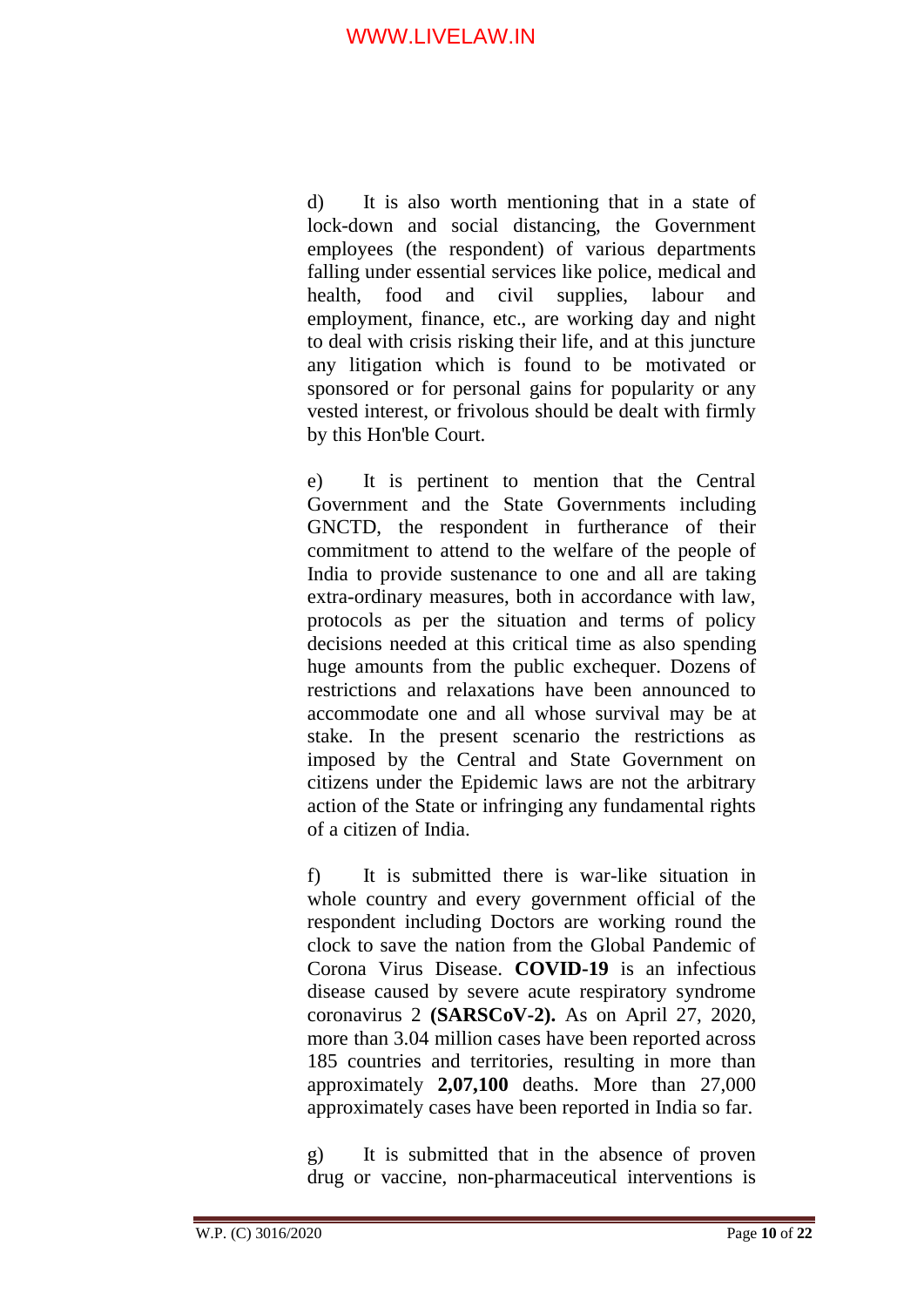the main stay for containment of COVID-19 cluster. Preventive public health measures are for adoption of community-wide practice of frequent washing of hands and respiratory etiquettes. The testing continues till 14 days from the date the last confirmed case is declared negative by laboratory test.

h) Under non-pharmaceutical interventions, Quarantine and Isolation are important mainstay of cluster containment. These measures help by breaking the chain of transmission in the community.

i) Quarantine refers to separation of individuals who are not yet ill but have been exposed to COVID-19 and therefore have a potential to become ill. There will be home quarantine/ facility quarantine of contacts of suspect/ confirmed cases. The guideline on home quarantine available on the website of the Ministry provides detailed guidance on home quarantine which is annexed by the petitioner and is available at page of the paper book. The contacts advised quarantine will undergo risk profiling.

Those above 60 or with comorbidities will be shifted to designated quarantine facility. This will help identify early development of symptoms among them, their testing and shifting to isolation facility under para 9.

j) Isolation refers to separation of individuals who are ill and suspected or confirmed of COVID-19. There are various modalities of isolating a patient. Ideally, patients can be isolated in individual isolation rooms or negative pressure rooms with 12 or more air-changes per hour.

k) That as per the existing Acts/ Rules the Home Ministry has delegated the powers under Disaster Management Act, 2005 [Section 10 sub-section 2 clauses (i) and (l)] to Secretary (Health and Family Welfare) to act in such a way to contain or control the outbreak. States may invoke the provisions under Disaster Management Act, 2005 or under the Epidemic Act, 1897 to delegate powers to identify authority to act in such a manner to control or contain the outbreak.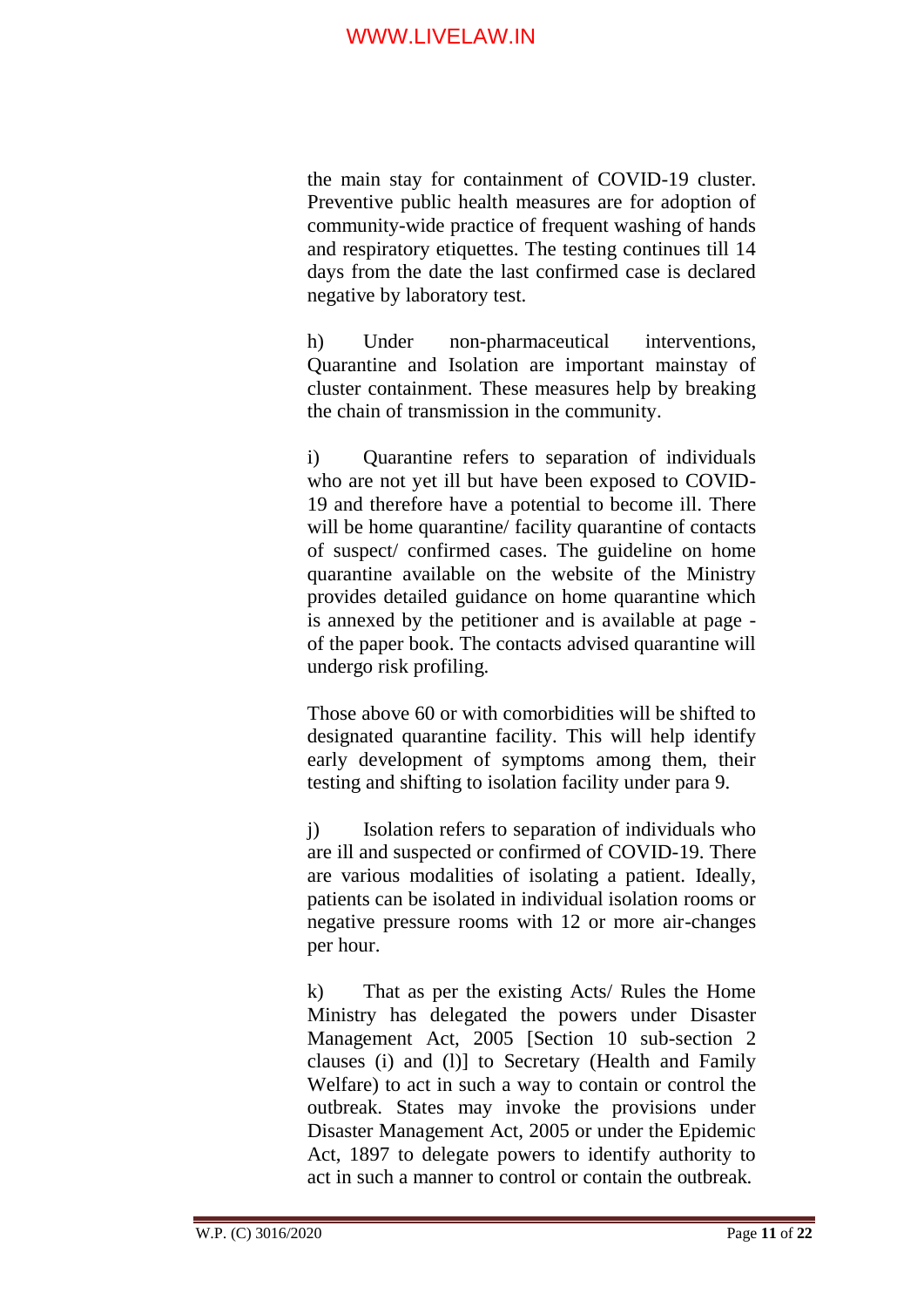1) Indian Penal Code under sections 270 provides power to act against those indulging in spread of disease. Section 144 of the Code of Criminal Procedure, when invoked, prohibits gathering of people.

\*\*\*\*\*

15. In addition it is further submitted that the current **estimates** of the incubation period of COVID range from 2-14 days, and these **estimates** will be refined as more data become available. Due to paucity of scientific literature based on community based studies it is **estimated.** At this time even many of the crucial epidemiological information particularly source of infection, mode of transmission, period of infectivity, etc. are still under investigation. Virus, SARS-Co V-2, primarily spreads between people during close contact. The spread may be possible before symptoms appear and in later stages of the disease.

16. Hence, keeping in view the above facts and circumstances under the regulations and protocol established, consequent upon such inquiry, inspection, examination or otherwise, Surveillance Personnel has reason to believe or suspect that such a person could be infected with COVID-19, the Surveillance Personnel may direct/arrange to put that person(s) in home quarantine or direct/escort that persons(s) under 'Institutional Quarantine Facility' or 'Isolation Facility'.

17. In the present case for safer side as per regulation and protocol the Petitioner was kept under Home Quarantine from the date of positive test of COVID-19 of the delivery boy. Prior to that the petitioner was under lockdown but was not in quarantine as such he was in touch with others.

18. It is pertinent to mention that in these difficult times where there is a perpetual tiff between saving lives and catering to individual rights is concerned; the former stands to gain all importance. At all levels the administration ensure that petitioner's individual rights are not encroached but as the situation demands the greater good has become the prime objective. Governance cannot function effectively without an active support of its subjects. The irony of the situation is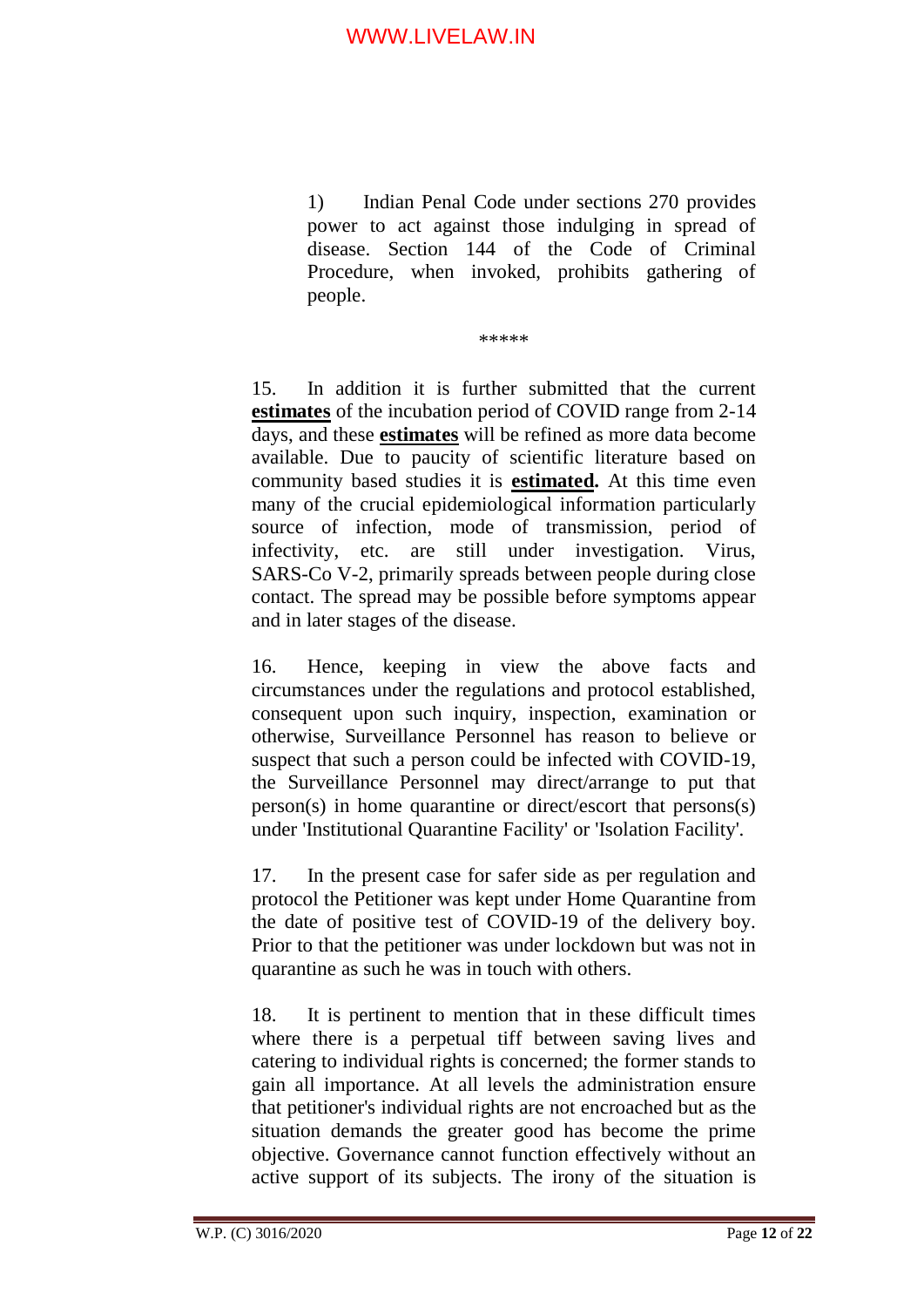such that not only does the petitioner's efforts ensure his good health, a little carelessness may lead a number of persons to its doom. Medical teams already have their hands full and are constantly handling immense pressure.

\*\*\*\*\*

25. At this juncture it is relevant to state that the district administration along with the Health authorities has been rigorously working without any delay in ensuring that no case is left unchecked. Multiple teams have been assigned with keeping a record of quarantined homes, number of persons screened, cases who travel to another districts for carrying out their designated essential duty, thorough examination of Institutional Quarantined cases, attending to complaints received 24x7, supply of medical and essential groceries to those in need, maintaining law & order, and keeping a track of suspected cases.

26. Currently, there is no vaccine or specific antiviral treatment for COVID-19. As stated above management involves **isolation, experimental measures, maintaining physical distance from other, social distancing or rather Home Quarantine for the good.** 

27. Preventive measures to reduce the chances of infection include staying at home, avoiding crowded places, social distancing, restricting travel and avoiding engaging with people outside from home. That, as per the guidelines issued by Ministry of Health & Family Welfare, DGHS, (EMR Division), a contact is defined as a healthy person that has been in such association with an infected person or a contaminated environment as to have exposed and is therefore at a higher risk of developing disease. It is submitted that a provision has been made for home quarantine of specified persons to prevent further spread of the disease. As stated above Home Quarantine and Isolation are important mainstay of cluster containment. These measures help by breaking the chain of transmission in the community.

28. That, the district administration of the respondent is engaged in identifying containment zones while carrying out extensive medical screening of such areas, which includes a large number of health personnel and civil authorities together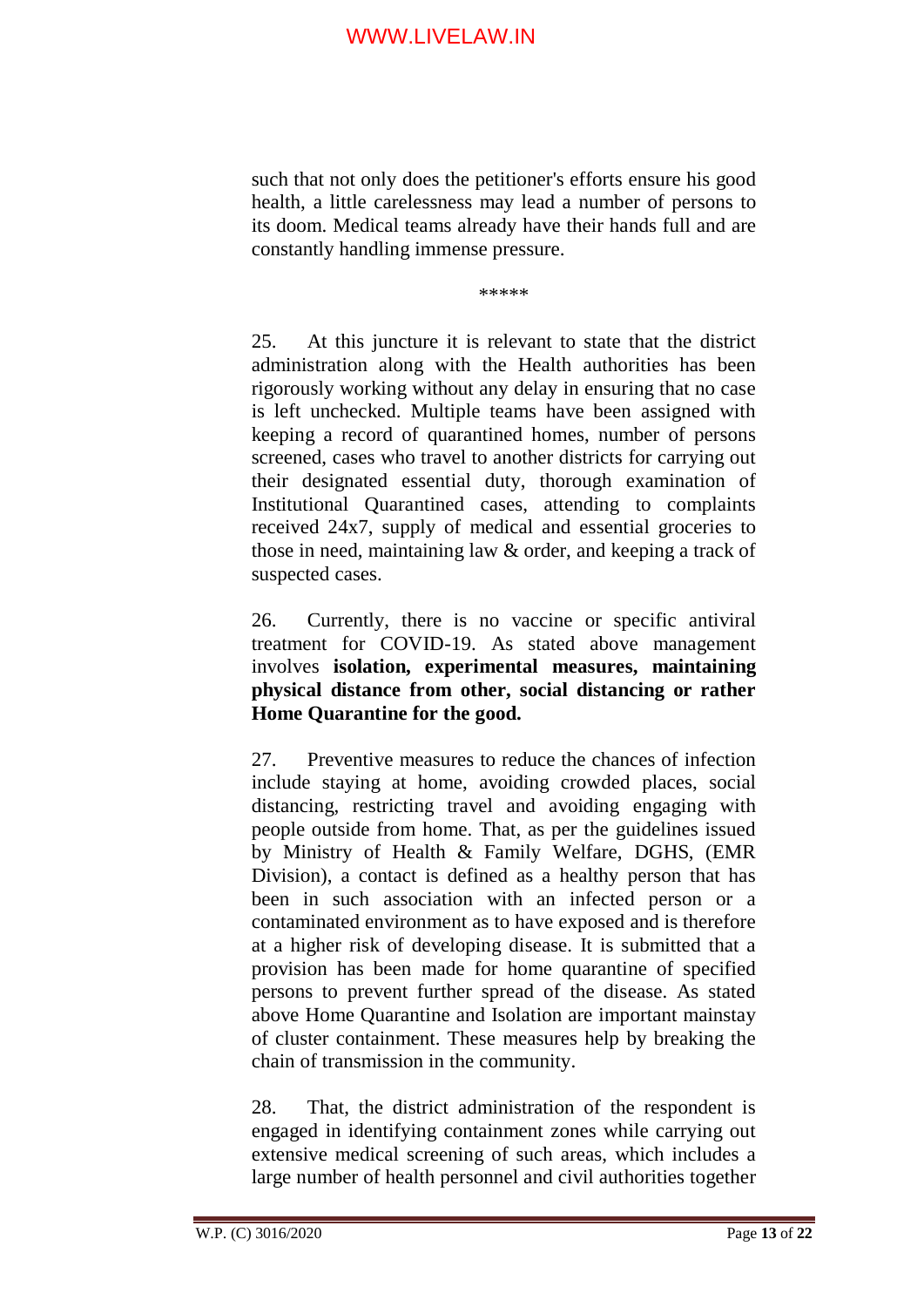at one place. As the lockdown is still in progress, the administration has to ensure proper food distribution to those in need, keep a check on shelter homes, attending to emergency calls, initiating active and passive surveillance of COVID-19 cases, banning entry and exit of population from the containment area, taking note of individual cases at priority and the execution of the quarantine or screening, whichever is required as per the ground report.

29. That, the medical team engaged for listing the cases is under much pressure as even a single cases left untraced may turn an entire locality into a hotspot. There are umpteen number of precautions that are to be dealt with by the medical teams in addition to which they are already facing their share of challenges every second of the day. This is in the light of WHO list of considerations, one being reproduced here as *"Cultural, geographic and economic factors affect the effectiveness of quarantine* ".

30. That, in view of the above facts, it is submitted that this Hon'ble court may be pleased to consider that District South has a population density of approx. 24,000 persons per sq.km. Further, as per due suggestions received from the concerned medical team, the petitioner fell under the category of Home Quarantine. Therefore, it was acquiesced to put the contacts of the said Sh. Akash Pandey under Home Quarantine for a period of 14 days w.e.f. the date of test result of Sh. Akash Pandey, that turned out positive.

\*\*\*\*\*

32. In view of the above, it may please be noted that one of the prime objective is to trace each and every case and run immediate measures to control the disease, in this case, and make sure that the spread be limited to zero. This has to be done with the advice of various local authorities, medical teams, surveillance teams, food distribution teams, and screening teams. As screening and deep surveys are currently going on in the local areas, it is not possible to assign the medical and local authority staff at each individual case. Therefore, in light of proper containment of this disease, it has been decided to Home Quarantine such cases which have even the minimum of contact history.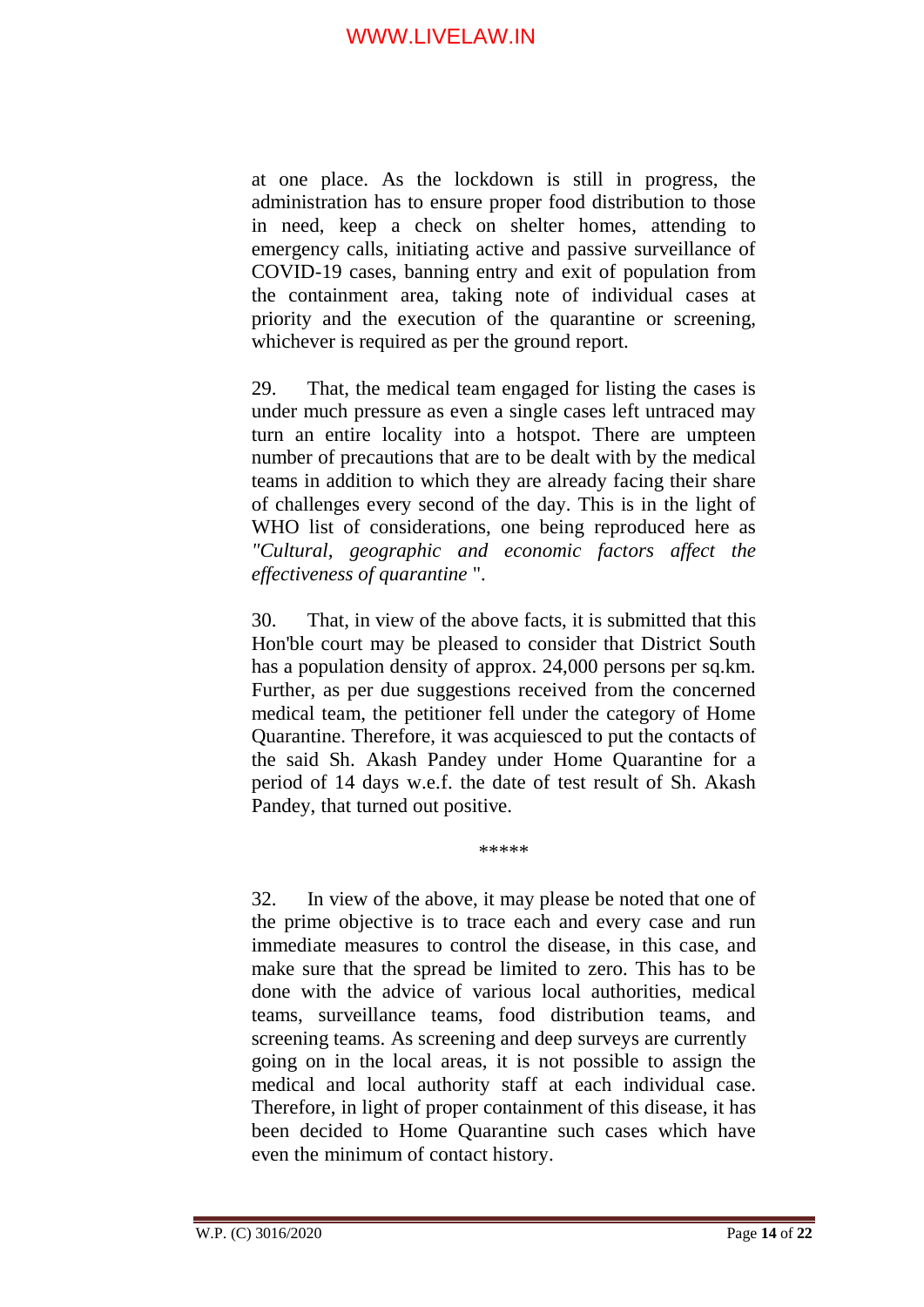33. That, WHO in its list of Considerations has stated that *"WHO continues to monitor the situation closely for any changes that may affect this interim guidance."* Therefore, it may kindly be considered that a specific and rigid form of preventive measures may cause lacuna in containing the spread of coronavirus 2 **(SARS-CoV-2).** Hence, the decision to put the contacts of Sh. Akash Pandey under Home Quarantine for duration of 14 days was asserted w.e.f. date of result of Sh. Akash Pandey in order to boost containment of the disease.

34. That, "Home Under Quarantine" notice is pasted as per the contact history tracing and information of exposure received from the authorities. It is submitted that in the process of keeping the petitioner safe, the pasting of HQ notice was highly in his own interests. **The fact that 69% of total positive cases in India had an asymptomatic history, may be given top priority.**

\*\*\*\*\*

36. That the respondent respectfully submits and humbly wants to bring it to the knowledge of this Hon'ble Court that many of the Areas in the city of Delhi have been completely sealed due to lockdown and particularly in this case, 72 other houses has been put under quarantine and pasted with HQ Quarantine Stickers. But rest of the public from South Zone District is appreciating the efforts and is cooperating with the officials of the district but the petitioner is having problems with the Department and also trying to hinder the working of Respondent Officials as the same are working round the clock for the welfare of General Public.

\*\*\*\*\*

38. Lastly it is submitted that the Respondent has weighed all the pros and cons before taking the decision. Petitioner's wisdom cannot be substituted for the wisdom of the Administration during this crisis. Maintaining social distance in the nature of Home Quarantine for 14 days as mentioned above is a *sine qua non* to control the disease. It is submitted accordingly."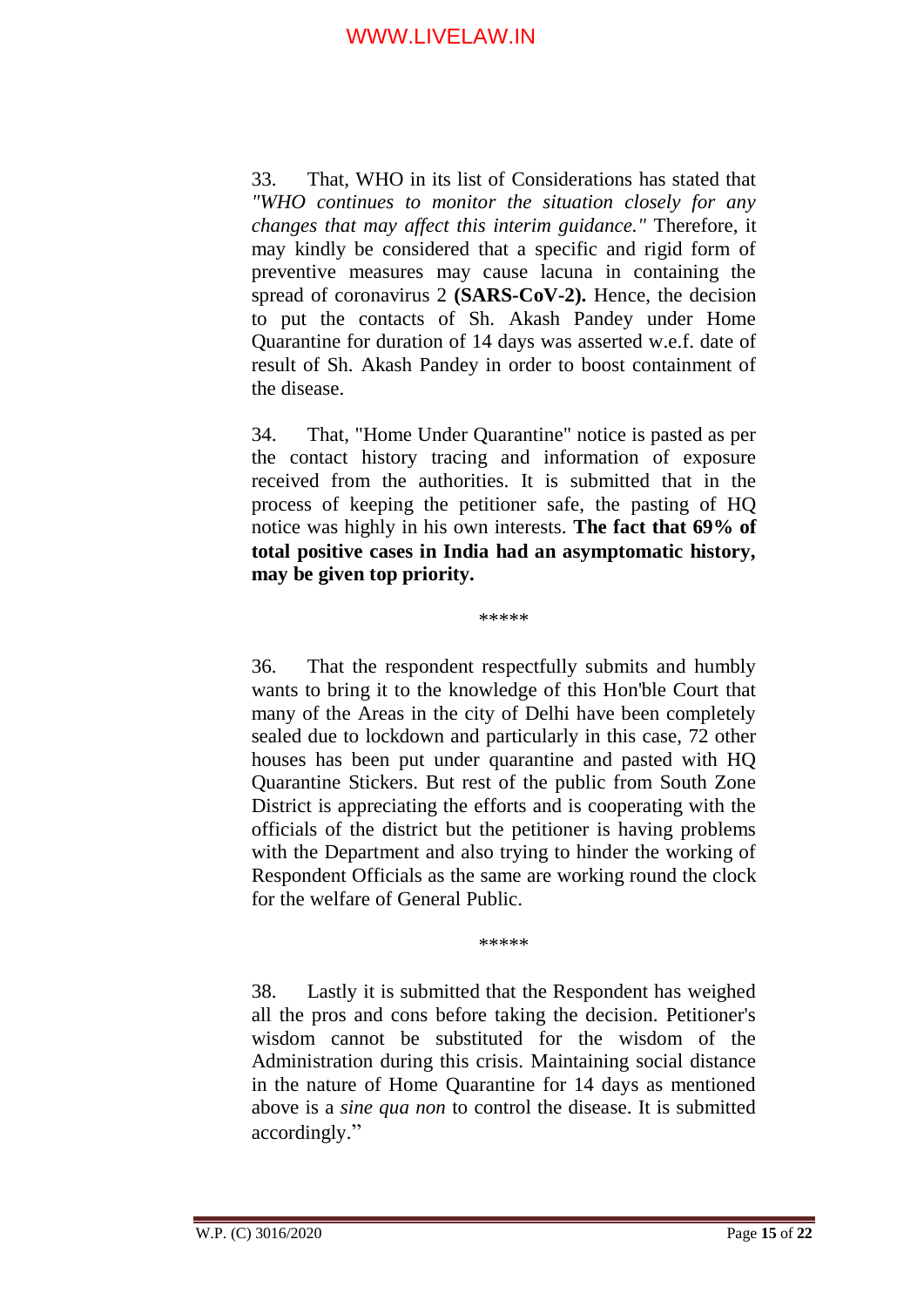**17.** This Court entirely endorses the sentiments expressed in the afore-extracted passages from the counter affidavit filed by the respondent. Tackling the COVID-2019 pandemic is a challenge, the scale of which has not been seen during the lifetime of any of us and, hopefully, would not be seen hereafter either. There can be no doubt about the proposition, in law, that, while tackling the challenge, civil and constitutional rights of citizens cannot be compromised. However, while examining whether, in a particular case, such compromise has, or has not, taken place, it is as much incumbent on the citizen, as on the Court, to adopt an approach which is not hyper-legalistic, but is pragmatic and practical, and would not disturb the efforts to tide over the pandemic, in which efforts, rewardingly, the nation has come together as a whole. Certain inconveniences, and difficulties are bound to arise in the process. It is incumbent, on each one of us, to contribute our efforts in this direction, and to forbear from rushing to Court, at the drop of a hat. Of course, were the efforts, to battle the COVID-2019 pandemic, to actually breach any civil or constitutional rights of citizens, it would be the duty of the Court to step in and remedy the situation.

**18.** *In the opinion of this Court, the period of 14 days, stipulated in the afore-extracted provisions in the Guidelines of 14th March, 2020 and the 2020 Regulations is not mandatory, but is intended to serve as a general guideline*. As of today, there is no certainty of opinion, regarding the extent of virulence of the COVID-2019 virus, its actual period of gestation, the period taken for symptoms, in an infected person, to manifest themselves, or the period for which a person, once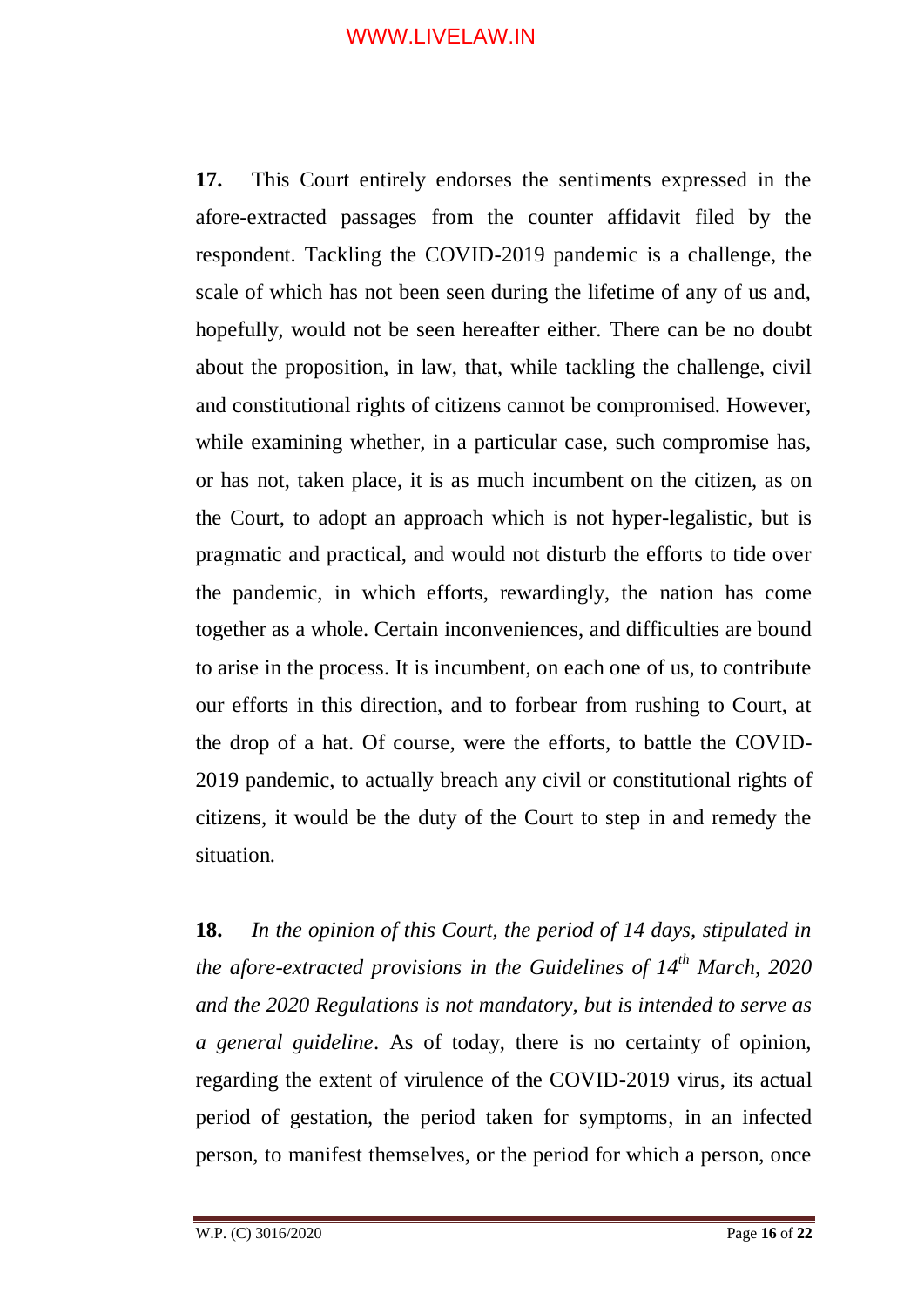infected, remains a potential source of infection to others. The medical community, the world over, is yet to come to grips with this virus, and isolate its individual characteristics.

**19.** *In this background, this Court is unwilling to hold that in each and in every case, the period of home quarantine must stand limited to 14 days, and no more*.

**20.** At the same time, keeping a person under unjustified home quarantine also has deleterious civil consequences.

**21.** Keeping in mind the competing interests of public interest and individual prejudice – of which, needless to say, the former must be accorded precedence – and the desirability of ensuring smooth and unhindered efforts, by the executive administration, to tackle the COVID-2019 pandemic, this Court is of the opinion that, at this juncture, the interests of justice would be abundantly protected by a direction, to the effect that if any person, *who does not display COVID-2019 symptoms, and has not tested positive for the COVID-2019 virus, is home quarantined for over 14 days, he shall have a right to represent to the authorities against such continued quarantine and, if he so represents, the authorities would be bound either to lift the quarantine forthwith, or to explain, to the person concerned, as expeditiously as possible and without any undue delay, the reason for keeping him in home quarantine for over 14 days*.

**22.** Needless to say, should the person continue to be aggrieved, the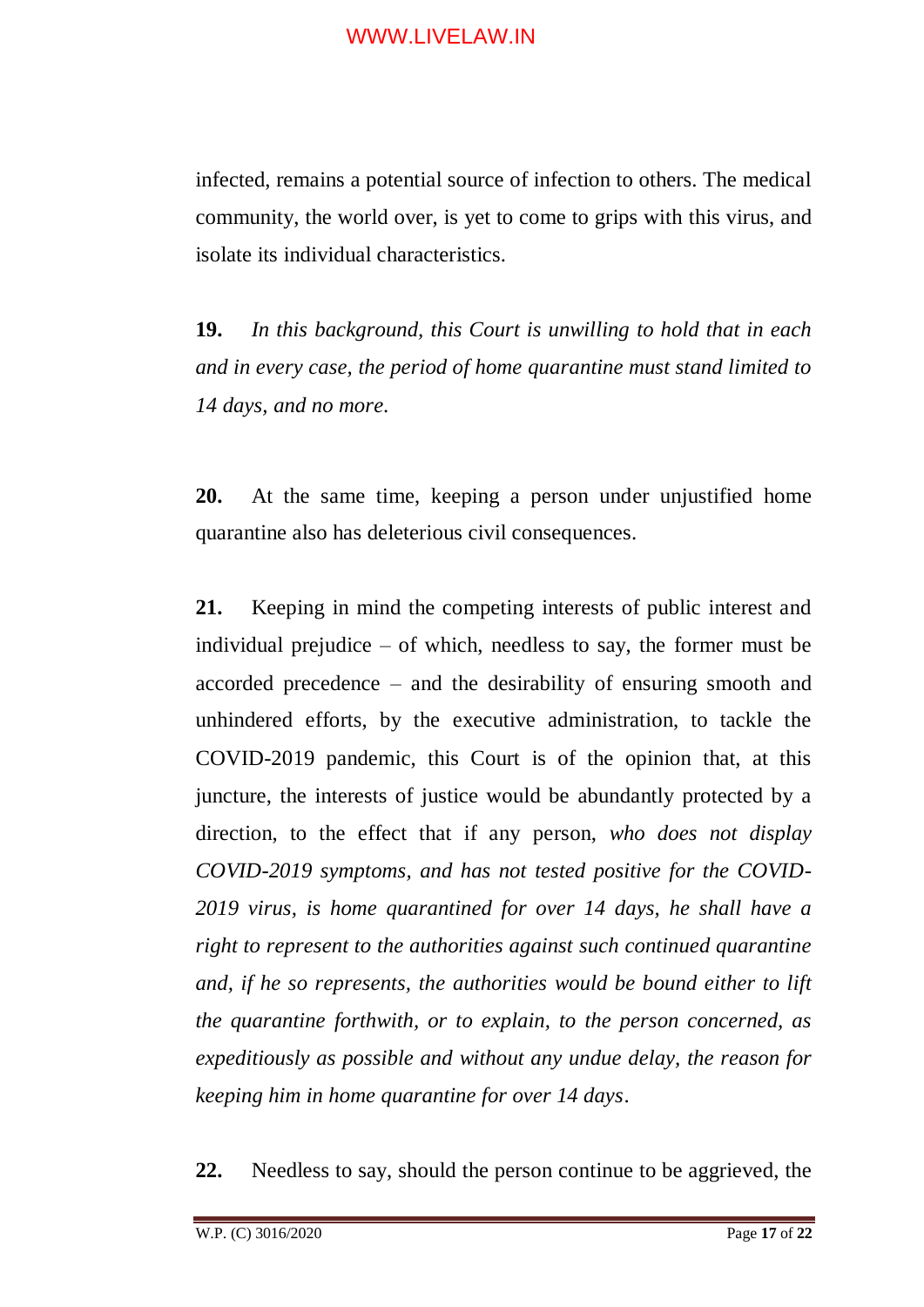right to seek legal redress would remain preserved.

**23.** These directives, if followed, would, this court is sanguine, substantially reduce litigation, by persons who claim to be aggrieved on account of prolonged home quarantine.

**24.** Ms. Trehan has also expressed concern about the fact that the first notice, dated  $14<sup>th</sup>$  April, 2020, whereby the petitioner was placed under home quarantine, did not indicate the date of contact, by her client, with the pizza delivery boy. She, therefore, prays that the respondent be directed to incorporate, in all like notices of home quarantine to be issued in future, the date of contact, by the person concerned, with the infected individual.

**25.** This Court does not deem it appropriate to issue any such direction. There are various grounds on which a person may be placed under home quarantine, not all of which are necessarily relatable to her, or his, having come in contact with a person who tested positive for the COVID-2019 virus. Besides, public disclosure of the date of contact, in every case of such contact, may not be practically feasible. In any event, this Court is not convinced that public interest would warrant mandating such disclosure.

**26.** However, all notices, placing persons under home quarantine, have necessarily to indicate the period of home quarantine, as well as the date from which it is to commence.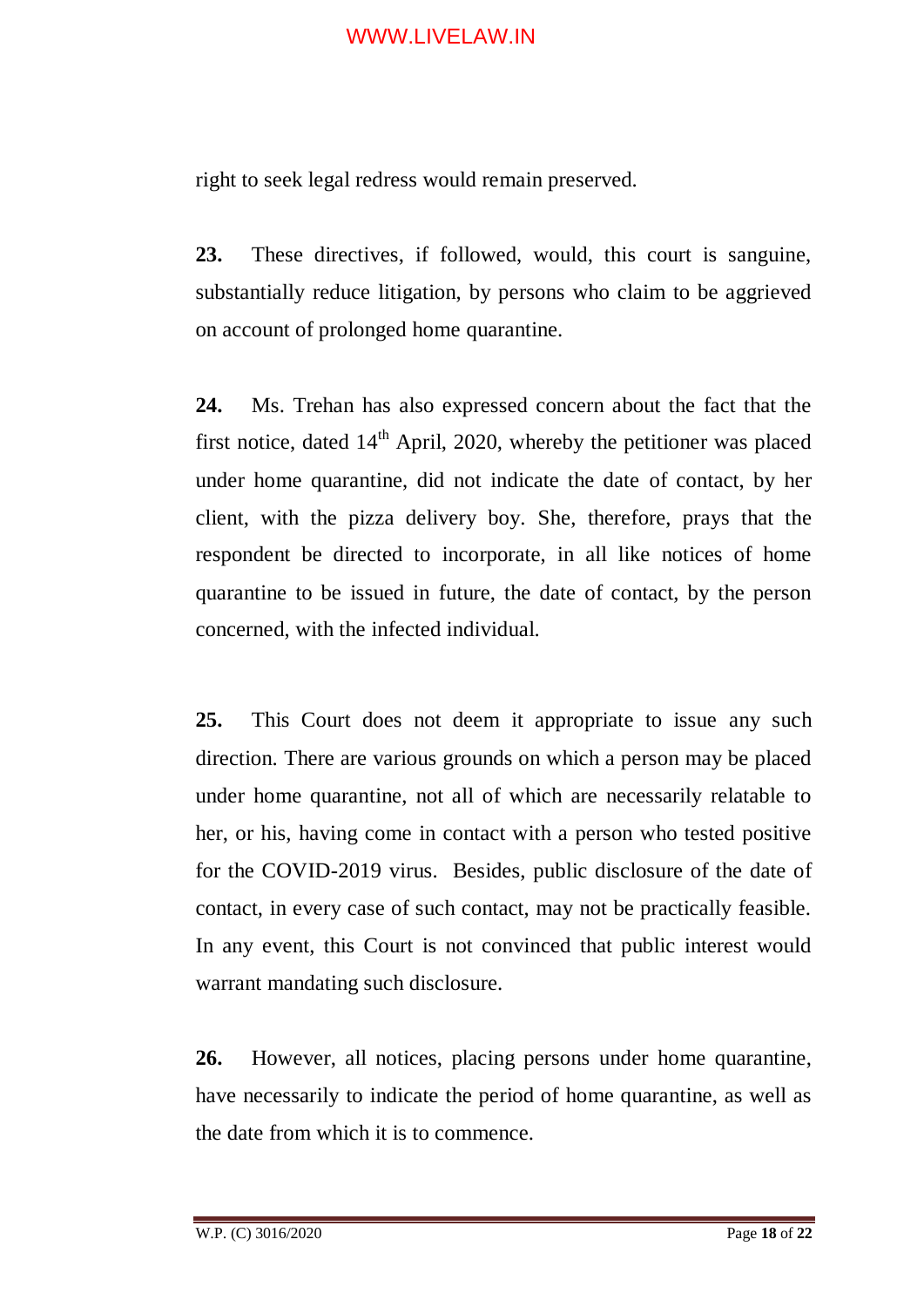**27.** Ms. Trehan has also pointed out that persons, who are under home quarantine, are unaware of the officer, who is required to be contacted, should any exigency arise during the period of home quarantine.

**28.** Ms. Shobhana Takiar, learned counsel appearing for the respondent, submits, in response thereto, that a helpline number, on which persons, in home quarantine, can establish contact with the Ministry/Departments, would be displayed on the official website of the Government of NCT of Delhi (GNCTD).

**29.** The GNCTD is directed to ensure that this is done forthwith.

**30.** The writ petition also ventilates a grievance against the Warning Notice, dated  $20<sup>th</sup>$  April, 2020, issued to the petitioner, which already stands extracted hereinabove.

**31.** In my view, this grievance is not amenable to adjudication in writ proceedings.

**32.** In its counter-affidavit, the GNCTD has annexed a complaint, dated 18<sup>th</sup> April, 2020, from the Housing Society in which the petitioner resides, addressed to the DM (South), in vernacular. On the basis thereof, it appears that two warnings, dated  $20<sup>th</sup>$  April, 2020 and  $23<sup>rd</sup>$  April, 2020, were issued, to the petitioner, by the District Magistrate. In this scenario, this Court forbears from expressing any opinion on the warning given to the petitioner, as it involves a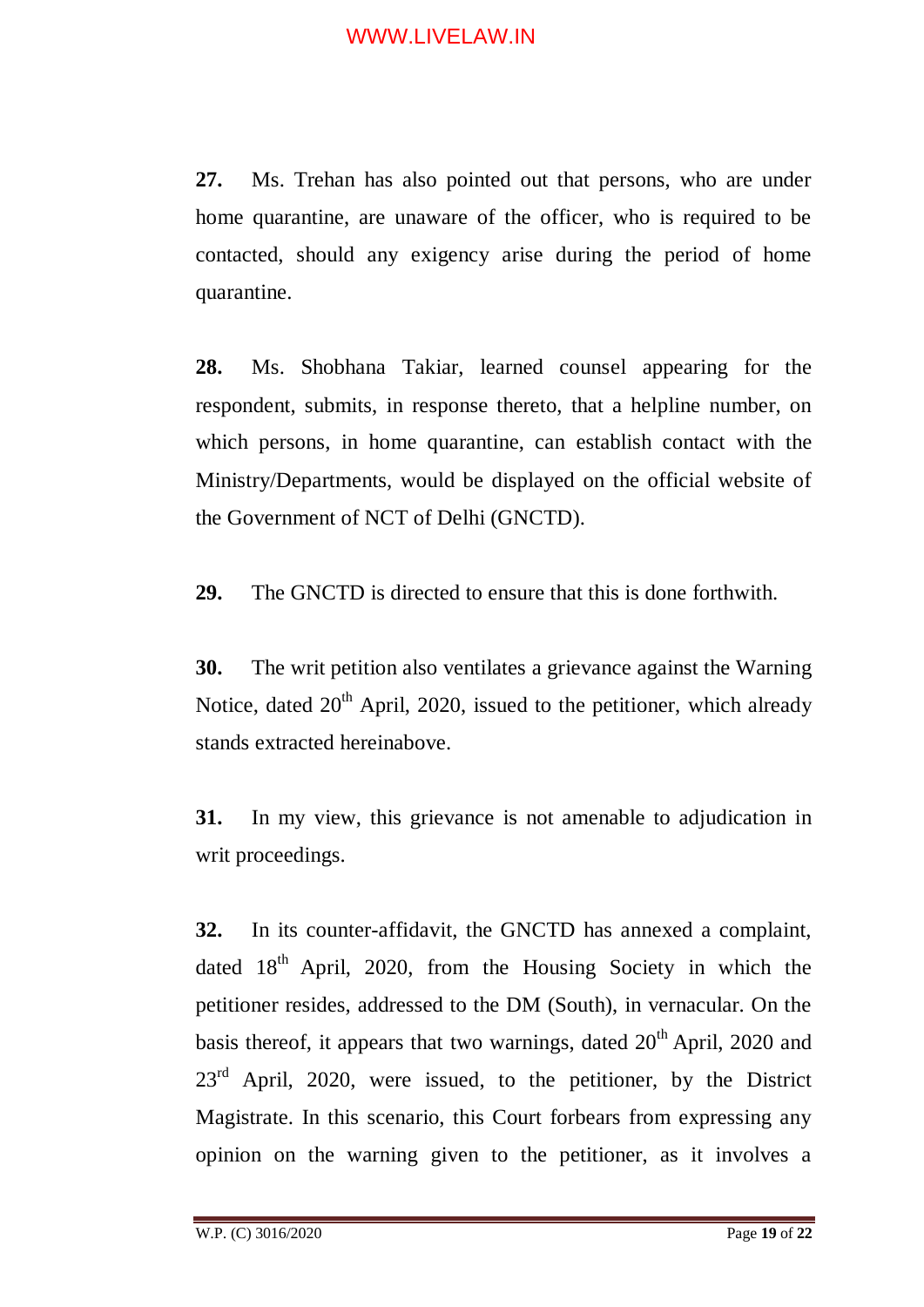disputed issue of fact. In any event, no serious civil consequences can be said to have visited to the petitioner, as a consequence of the said Notice, especially given the tenor thereof.

**33.** This Court, therefore, refrains from expressing any opinion, thereon, in the present case.

**34.** The submission, of Ms Trehan, to the effect that the Warning Notice dated  $20<sup>th</sup>$  April, 2020, was issued in violation of the principles of natural justice, and that, prior to the issuance thereof, the petitioner should have been visited with a Show Cause Notice, in my view, merits outright rejection. The notice dated  $20<sup>th</sup>$  April, 2020 was merely a notice issued pursuant to complaints against the petitioner, and directing him to desist from breaching the quarantine imposed on him. It did not propose any action against the petitioner, civil or criminal. No serious civil consequences can, therefore, be said to have ensued to the petitioner, as a result of the issuance thereof.

**35.** Besides, it would be eminently inimical to public interest, to direct that every person, found to have breached the quarantine or the lockdown, was required to be issued a Show Cause Notice even before issuance of a warning to him, to desist from doing so. Besides the fact that the law does not require issuance of any such notice before issuing a warning, any such mandate, if issued, would have the potential of seriously derailing the efforts, of the executive administration, to enforce discipline during the period of lockdown/quarantine.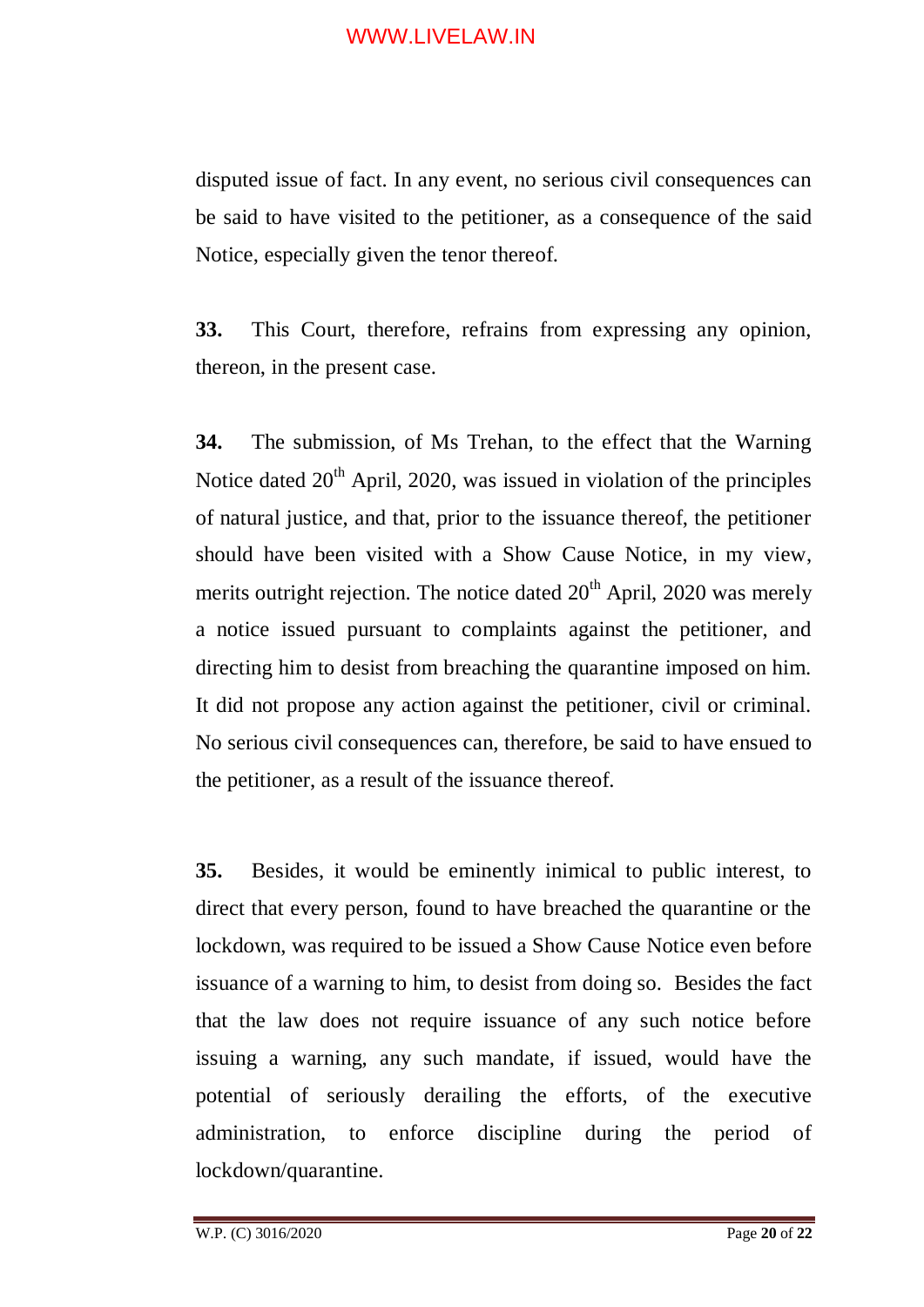**36.** Needless to say, of course, were the warning to be followed by any civil or criminal action, adverse to the alleged violator of the quarantine/lockdown, such action would have, necessarily, to conform to due process, as ordained by law in that regard.

**37.** One is reminded of the following aphorism delivered by the Supreme Court<sup>2</sup>, albeit in the context of economic policy and its implementation by the executive:

"It needs no emphasis that complex executive decisions in economic matters are necessarily empiric and based on experimentation. Its validity cannot be tested on any rigid principles or the application of any straitjacket formula. The Court while adjudging the validity of an executive decision in economic matters must grant a certain measure of freedom or play in the joints to the executive."

In formulating, and implementing, its policy to deal with the COVID-2019 pandemic, which has befuddled the entire global community, the executive administration is, similarly, traversing uncharted territory. The executive must, in such a circumstance, be afforded the requisite play in the joints, so as to formulate, and implement, its policy, as meaningfully and efficiently as possible. Absent any legal or constitutional infraction, therefore, Courts have necessarily to be slow in subjecting executive action, taken in the context of the COVID-2019 crisis, to searching judicial scrutiny.

**38.** Subject to the above observations and clarifications, this writ

<u>.</u>

**<sup>2</sup> Vasavi Engineering College Parents' Assn v. State of Gujarat, (2019) 7 SCC 172**